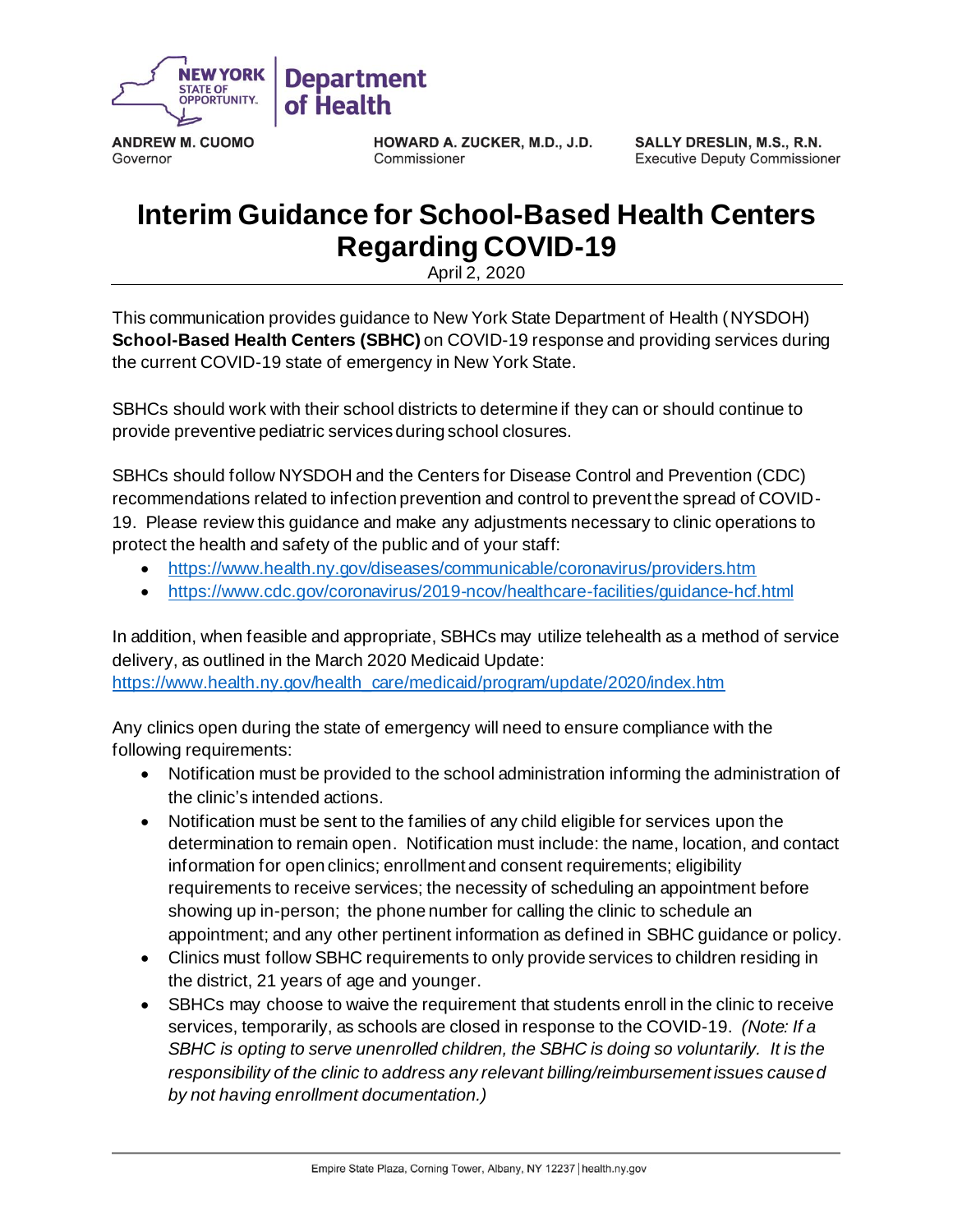- Consent for service provision must be obtained. It is recommended that enrollment/consent for unenrolled children be completed when they present for their clinic visit.
- Compliance must be maintained with existing policies and new guidance issued, as appropriate.
- In order to prevent unnecessary exposures, clinics should work to screen and triage by phone. Families should be encouraged to participate in visits for children, by appointment, avoiding unscreened walk-ins whenever possible.
- Clinics should ensure that personal protective equipment is available. Clinics should have protocols in place for the triage and handling of patients if COVID-19 is suspected.

As your team works to determine what services your clinic should offer and/or whether your clinics will remain open, consider:

- Can the service be postponed until the risk of COVID-19 transmission is lower?
- Can the service be done remotely by other means (e.g., phone call, video conference, telehealth)?

The NYSDOH recommends that non-essential or elective dental care should be postponed until further notice. Therefore:

- All SBHC dental facilities should postpone non-urgent dental services until further notice, in accordance with school closure policies for COVID-19.
- Dental providers should maintain on-call procedures/after hour contacts to respond to urgent and emerging dental issues for patients/parents or caregivers.

## **General Infection Prevention Strategies**

Organizations should encourage staff to routinely employ infection prevention strategies to reduce transmission of common respiratory viruses (e.g., influenza or "flu" or "the common cold").

- Stay home if you are sick.
- Cover your mouth and nose with a tissue when coughing or sneezing or use the inside of your elbow.
- Keep your hands clean (wash your hands often with soap and water for at least 20 seconds). Use an alcohol-based hand sanitizer consisting of at least 60% alcohol, if soap and water are not available.
- Avoid touching your eyes, nose, or mouth with unwashed hands.
- Avoid close contact with people who are sick.
- Get the flu shot (at this time, there is no current vaccination for coronaviruses).

## **Guard Against Stigma**

Organizations should work to prevent actions that could perpetuate stigma attached to COVID-19. There is absolutely no excuse for using the outbreak as a way to spread racism and discrimination. Organizations should encourage staff to stay informed, remain vigilant and take care of each other.

This is an rapidly changing situation. For questions, please contact your local department of health or the NYS Department of Health Novel Coronavirus hotline at **1-888-364-3065.**